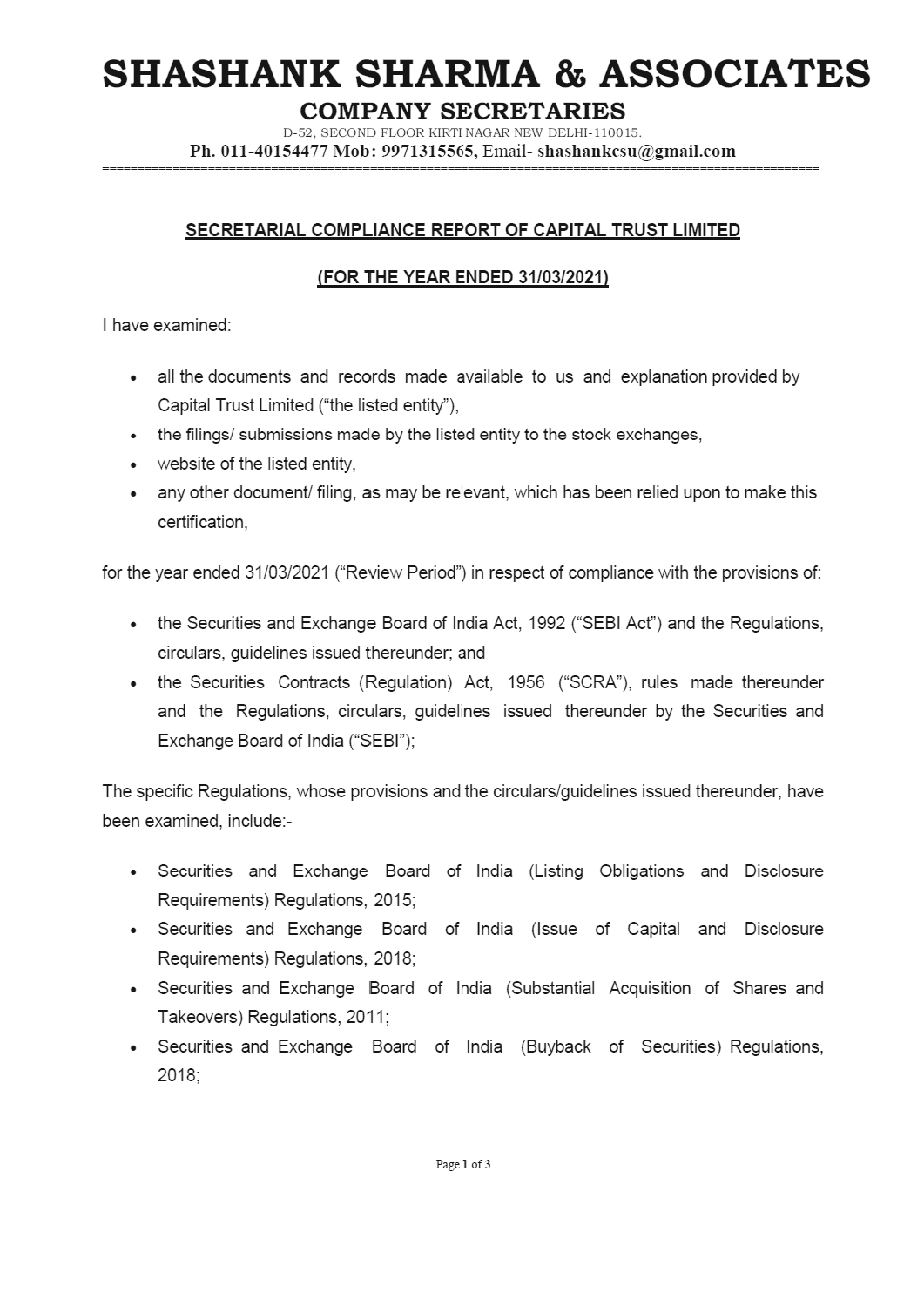# SHASHANK SHARMA & ASSOCIATES **SHASHANK SHAF**<br>
COMPANY SI<br>
Ph. 011-40154477 Mob: 997131556

## COMPANY SECRETARIES

- Securities and Exchange Board of India (Share-Based Employee Benefits) Regulations, 2014;
- Securities and Exchange Board of India (Issue and Listing of Debt Securities) Regulations, 2008;
- Securities and Exchange Board of India(lssue and Listing of Non-Convertible and Redeemable Preference Shares) Regulations,2013; **SHASHANK SHAR**<br>
COMPANY SE<br>
Ph. 011-40154477 Mob: 9971315566<br>
Ph. 011-40154477 Mob: 9971315566<br>
Securities and Exchange Board of India<br>
2014;<br>
Securities and Exchange Board of India<br>
Regulations, 2008;<br>
Securities and Exc
	- Securities and Exchange Board of India (Prohibition of Insider Trading) Regulations, 2015;

|                                                                                                             | <b>COMPANY SECRETARIES</b><br>D-52, SECOND FLOOR KIRTI NAGAR NEW DELHI-110015.<br>Ph. 011-40154477 Mob: 9971315565, Email-shashankcsu@gmail.com | <b>SHASHANK SHARMA &amp; ASSOCIATE</b>                                               |
|-------------------------------------------------------------------------------------------------------------|-------------------------------------------------------------------------------------------------------------------------------------------------|--------------------------------------------------------------------------------------|
| 2014;                                                                                                       |                                                                                                                                                 | Securities and Exchange Board of India (Share-Based Employee Benefits) Regulations,  |
| $\bullet$<br>Regulations, 2008;                                                                             |                                                                                                                                                 | Securities and Exchange Board of India (Issue and Listing of Debt Securities)        |
| $\bullet$                                                                                                   | and Redeemable Preference Shares) Regulations, 2013;                                                                                            | Securities and Exchange Board of India(Issue and Listing of Non-Convertible          |
| 2015;                                                                                                       |                                                                                                                                                 | Securities and Exchange Board of India (Prohibition of Insider Trading) Regulations, |
| and circulars/ guidelines issued thereunder;                                                                |                                                                                                                                                 |                                                                                      |
|                                                                                                             | and based on the above examination, I hereby report that during the Review Period:                                                              |                                                                                      |
| $\bullet$                                                                                                   | circulars/guidelines issued thereunder, except in respect of matters specified below:-                                                          | The listed entity has complied with the provisions of the above Regulations and      |
| Sr.No<br>Compliance<br>Requirement<br>(Regulations/ circulars<br>/ guidelines including<br>specific clause) | Deviations                                                                                                                                      | Observations/ Remarks of the<br>Practicing Company Secretary                         |
| <b>NIL</b>                                                                                                  |                                                                                                                                                 |                                                                                      |

- The listed entity has maintained proper records under the provisions of the above  $\bullet$ Regulations and circulars/ guidelines issued thereunder in so far as it appears from my/our examination of those records.
- The following are the details of actions taken against the listed entity/ its  $\bullet$ promoters/ directors/ material subsidiaries either by SEBI or by Stock Exchanges (including under the Standard Operating Procedures issued by SEBI through various circulars)under the aforesaid Acts/ Regulations and circulars/ guidelines issued thereunder: